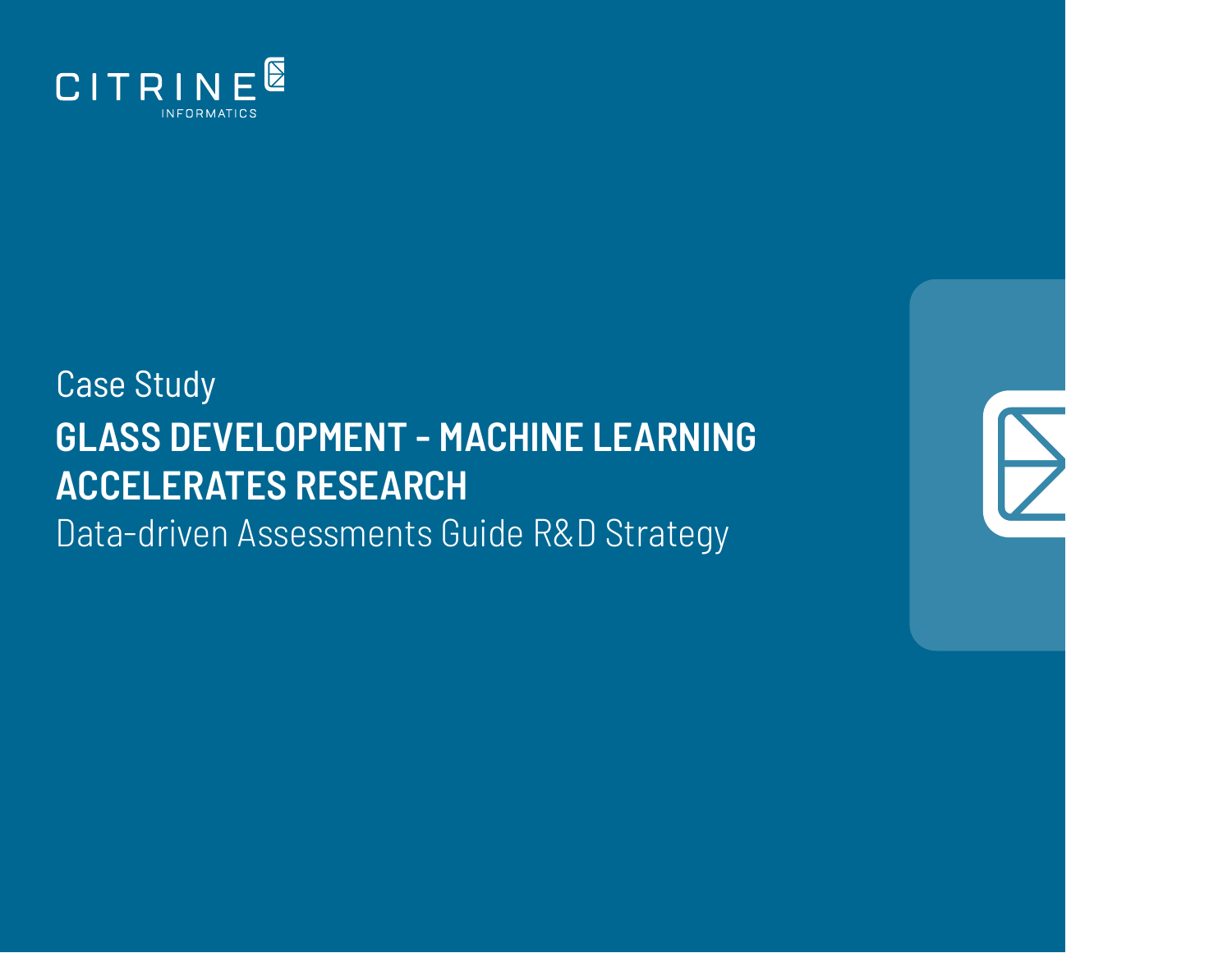## **Executive Summary**

#### **ACCELERATED RESEARCH EFFORTS**

**5 weeks to find a candidate above the pareto front — 8 weeks to evaluate all substrate options**

#### **PERFORMANCE IMPROVED**

**23 high performing candidates with better optical and mechanical properties found**

#### **NEW INSIGHTS**

**Identified substrate with high potential for outperforming existing product line**

#### **REUSABLE AI MODEL**

**Model re-used to evaluate processing parameters with 50% reduction in setup time**

## **The Challenge**

For our customer, a glass manufacturer, optical and mechanical property profiles determine the target applications, but optimizing both at the same time is difficult. Newly developed materials must also be easily manufacturable, in large volumes, at low costs. For a target application, the glass manufacturer wanted to optimize one particular mechanical property and one optical one while imposing a processing constraint. To achieve these performance criteria, the customer could change the selection of the substrate material and/or the processing parameters.

AI-enabled Digital Strategy: This customer is undertaking a global initiative to digitalize the business to reduce costs and increase innovation. They are evaluating the ability of the Citrine Platform to enable their R&D team to be data-driven in their experimental design.

Glass optimization project: The customer identified tens of thousands of different possible candidate materials, but there were only two measured samples that fit their manufacturability criteria. It was therefore necessary to use data from candidates that didn't meet all the criteria and extrapolate to find new candidates – via a process called transfer learning.

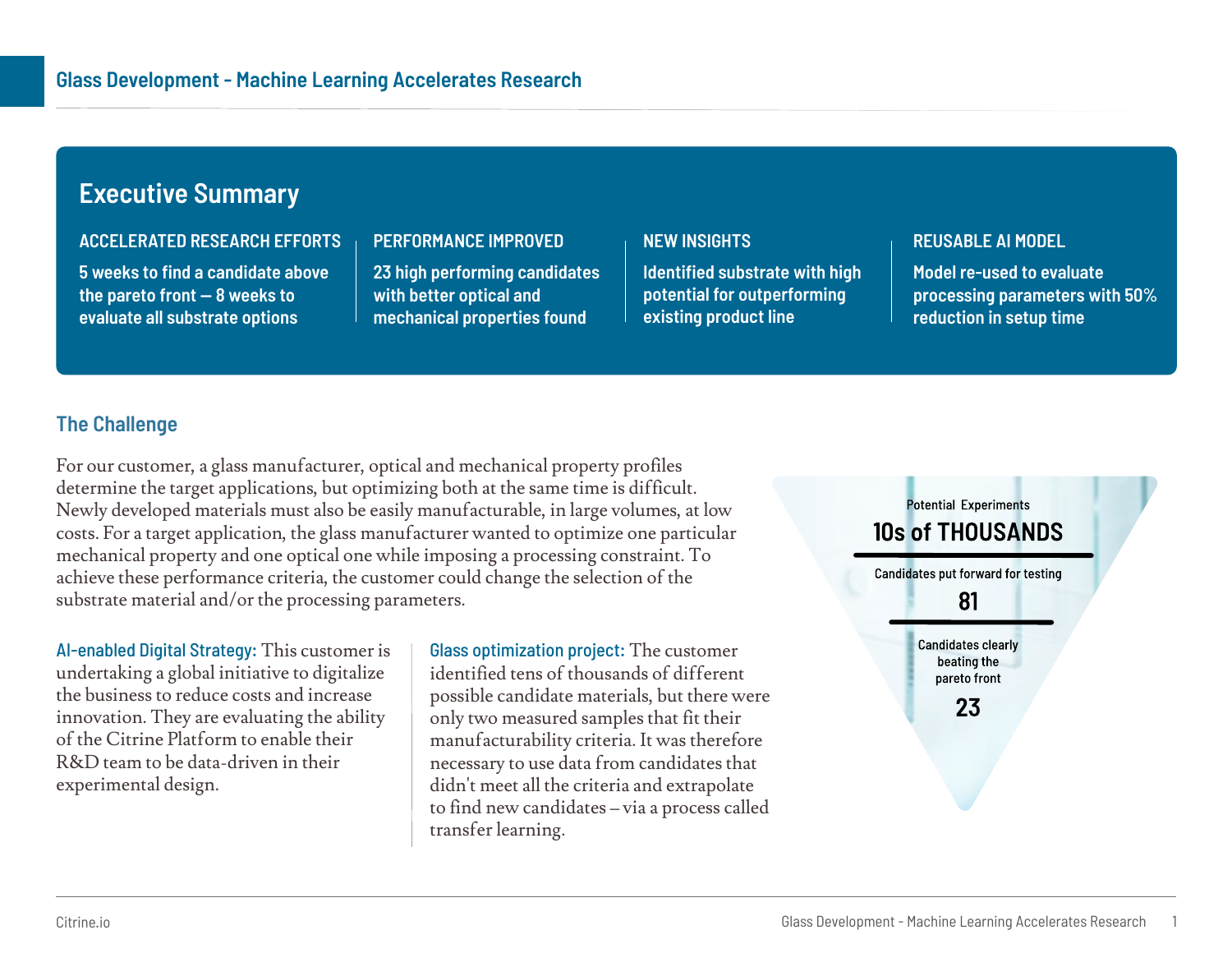## **The Approach**

The customer's research scientists iteratively trained and improved a Machine Learning model – a process called sequential learning. An initial model was trained on existing data from successful and "failed" experiments to predict the properties of new materials close to the two materials that met all the acceptance criteria. The team then synthesized a small set of new samples based on these predictions. The scientists tested the materials, uploaded the data, and then retrained the model. They then ran the model again to get new suggested materials to test. They did this until they met the desired performance criteria. In addition to predicting properties of the new materials, the Citrine Platform also generates uncertainty calculations for these predictions, which helped the scientists identify both opportunities to improve the model and promising new candidates.

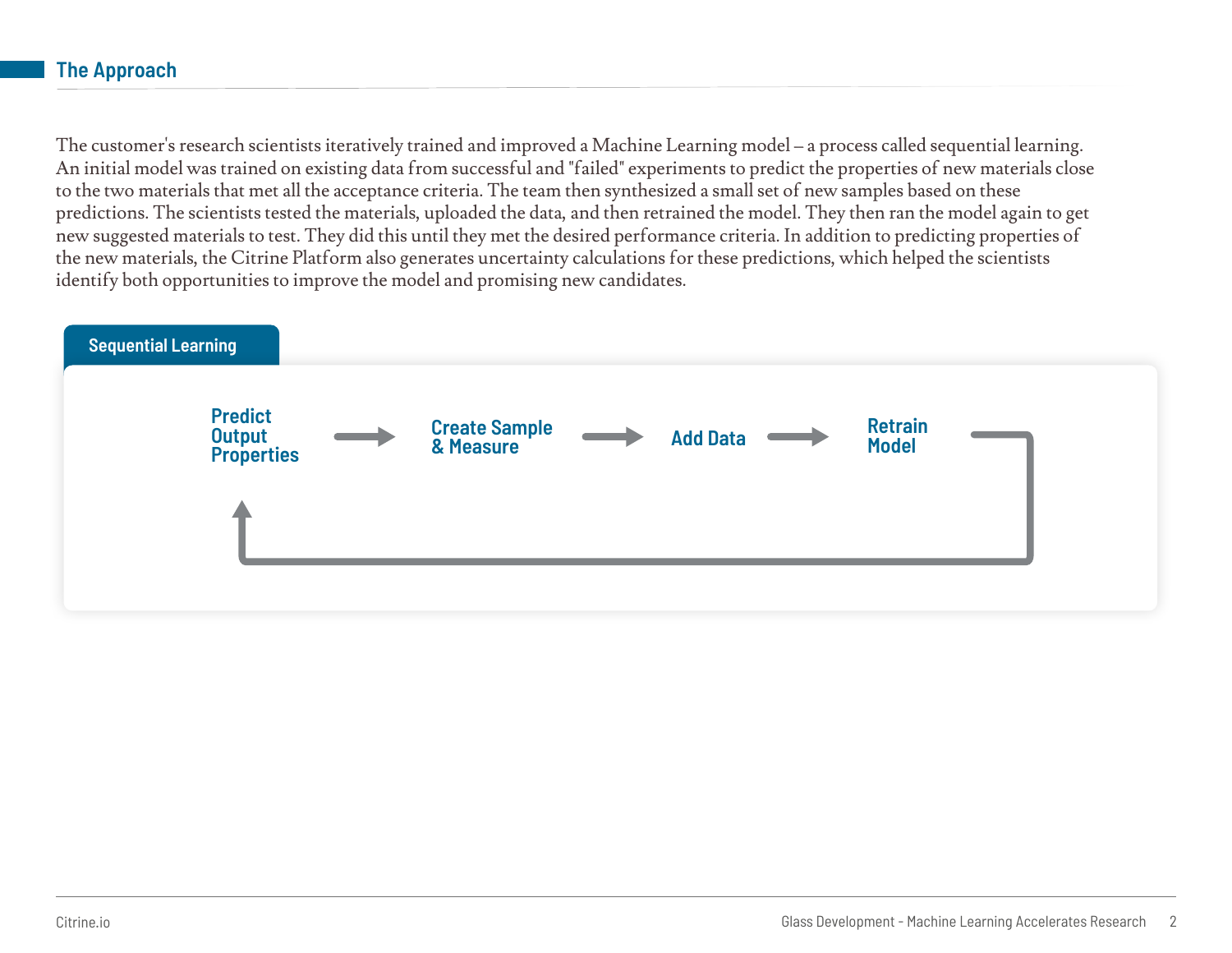In just 18 weeks, our customer found 23 materials that met the performance criteria and had better optical and mechanical properties than anything in the company's portfolio. This required only 81 samples to be prepared and tested.

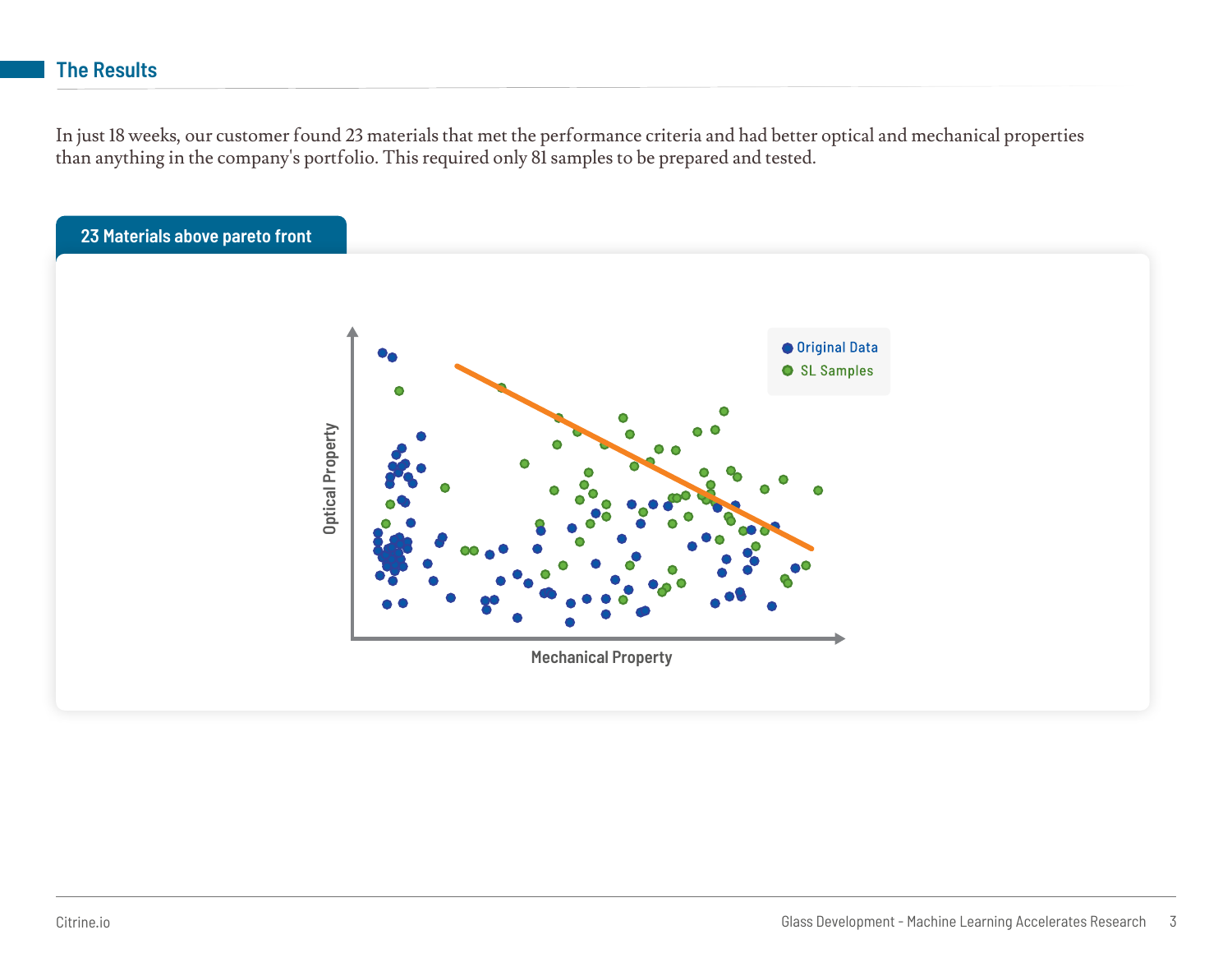### **Strategic Direction**

The customer had an important choice to make regarding R&D project direction. Selecting the right substrate was critical to meet performance targets. Using the Citrine Platform, the customer identified which substrate a) had a candidate with the highest probability of the best performance, and b) which substrate had lots of high performing candidates, so that finding those candidates was likely to be quicker. This information allowed the R&D team to make data-driven decisions on the investment of time and resources, reducing risk and increasing the likelihood of success.



## **CLEAR VISUALS FOCUS THE RESEARCH PORTFOLIO ON THE BEST CHANCE OF SUCCESS**